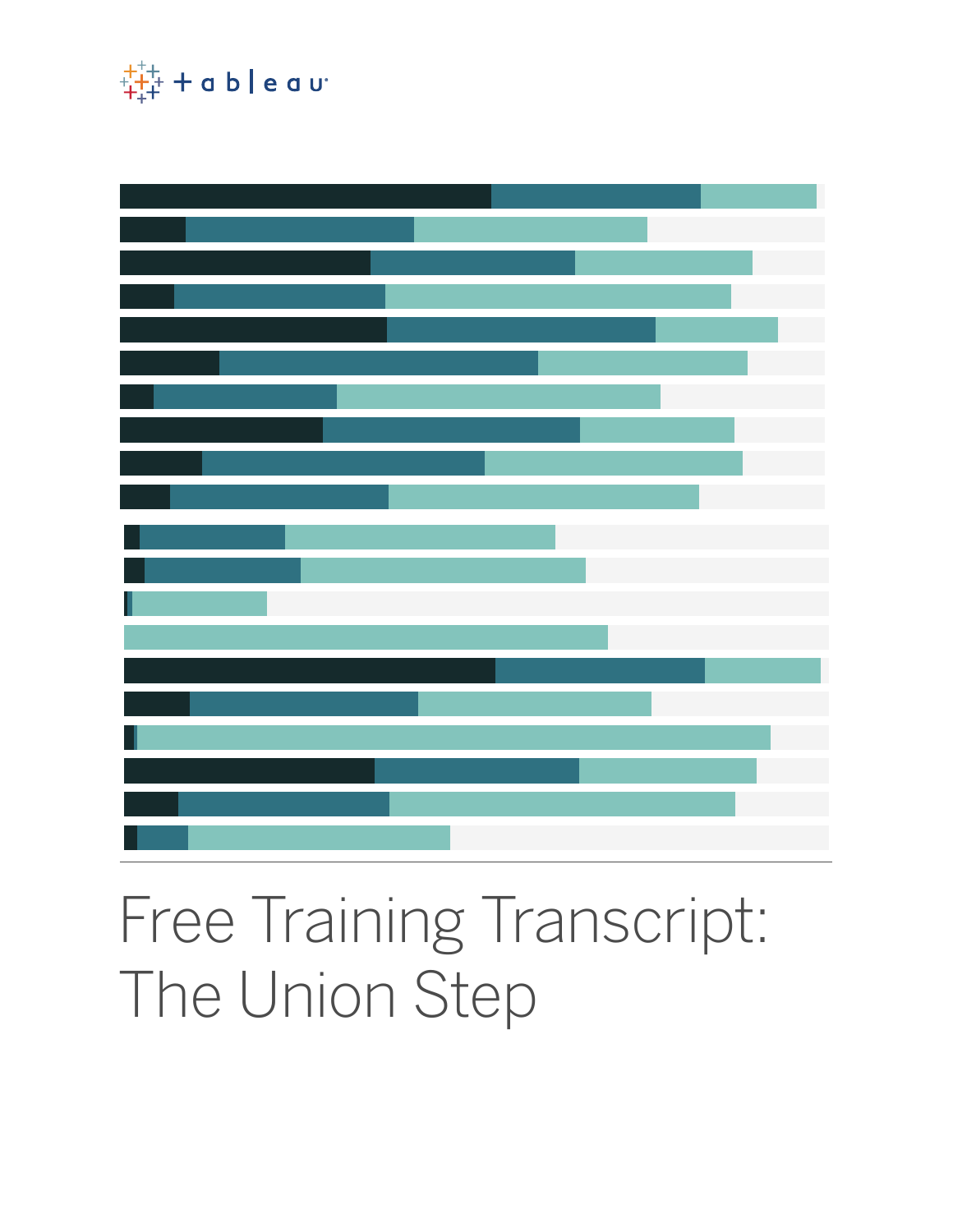Welcome to this video on the Union Step in Tableau Prep. You can download the data set and packaged flow file underneath the video to follow along in your own copy of Tableau Prep. We're working with data for bestselling books.

## Unions

Performing a union lets you combine data from multiple tables by bringing in new rows or records that match the structure of the original data (that is, the fields or columns are the same). For example, if we have multiple weeks of bestseller data as individual files and want to create a unified data source of all the weeks together, we can do a union.

## Wildcard Union

If we want to union tables with the exact same structure or schema, a wildcard union allows us to perform the union during the input step (if we're using flat files). This keeps the flow tidy and simplified by adding a single data input to the flow, even if it's made up of lots of tables behind the scenes.

We'll add a data connection, to an Excel file, and we'll chose February 28th. Bring a table to the flow, and in the input step, click to the multiple files tab, and then chose wildcard union. Here, this file contains 7 sheet tabs for 7 different bestseller lists, as seen over in the connections pane.

A wildcard union requires all the files to be of the same type (all Excel or all CSV, for example). By identifying a pattern to define what content to include, multiple tables can be unioned automatically. Note that there is no ability to perform a merge on mismatched fields with a wildcard union.

We can set which folder to search in, including sub folders or not, set whether to include or exclude the files that match our pattern, and specify the pattern itself. If we want to include any files in the same folder that start with "ABA Bestsellers" we can simply remove everything but those words, and add an asterisk instead. Now, below, note that we're currently looking at 1 file and `7 sheets. But when I hit enter to apply this matching pattern, we now have 9 files and 37 sheets.

We can also set the pattern for sheets we want to include or exclude, such as only bringing in sheets for Trade Paperback Fiction or Nonfiction, by using the pattern Trade\* (and again hitting enter or "Apply"). But we'll undo that and go back to the default, which

a sa na mara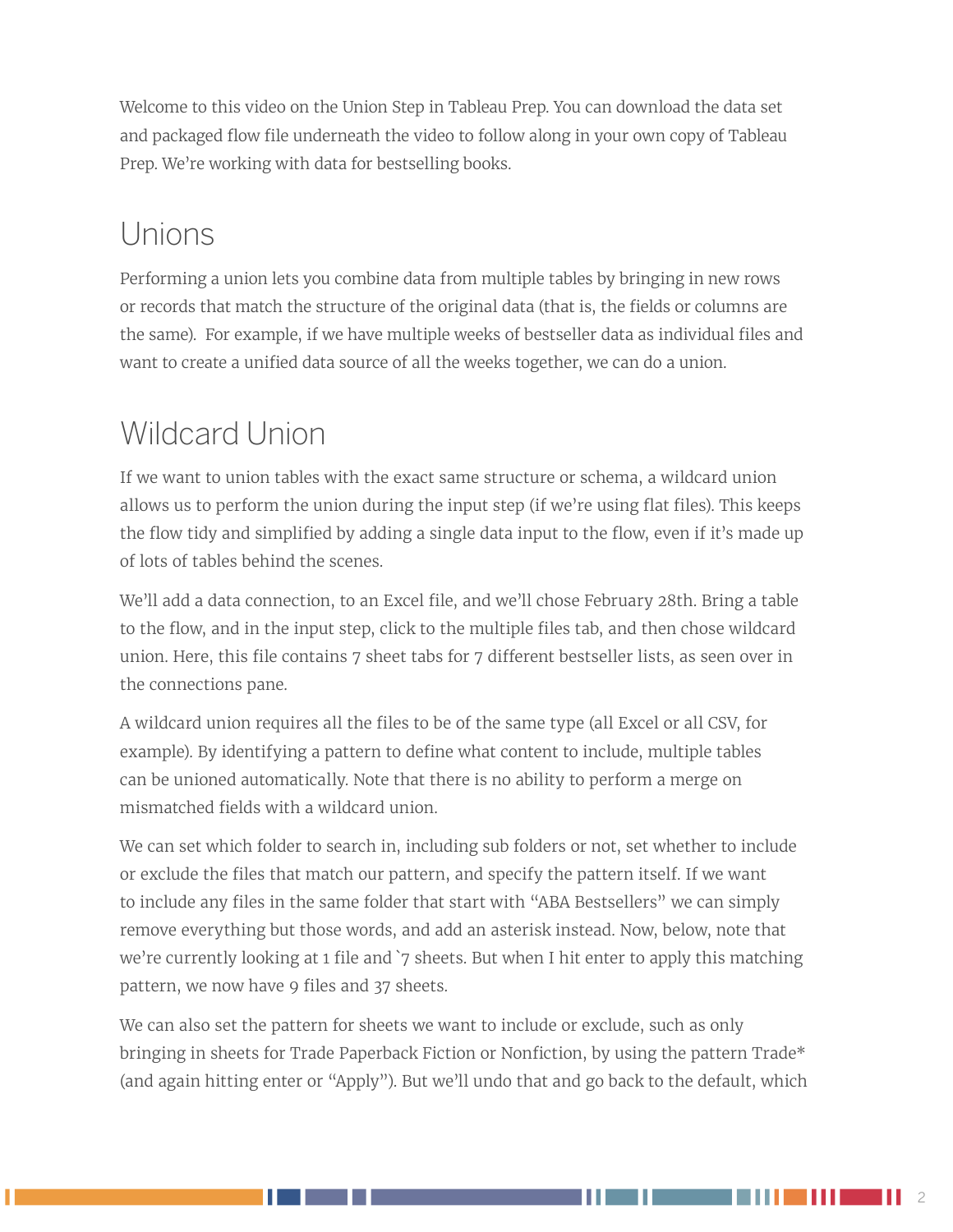is just this file and all the sheets inside it.

Regardless of how broadly or narrowly we define the wildcard union, note that two fields are added to the list of fields automatically. Table Names will convey the table (or sheet tab) name, and File Paths will convey the original file path. This helps keep track of where data is coming from.

#### The Union Step

To perform a union outside of a wildcard union during the input step, we can add a union step to the flow. We need to have at least two inputs steps to union together. Here, we have four weeks worth of bestseller data. To perform a union in the flow, we can add a union from the plus menu, selecting "Add Union" and dragging a step to it, or we can drag one step onto another, choosing the drop area for New Union.

Unlike a join, which can only support two tables, a union can be made up of many tables. Simply drag another table onto the union, choosing the "add" drop area. Selecting "New Union" will add a subsequent union step in the flow.

#### The Union Configuration Pane

The union step in the flow opens the configuration pane below. The left side offers a summary--it shows the inputs and resulting fields. Here we see there are two mismatched fields. Over to the right, we see the union results. The colored bars on the field cards match the inputs and show us where the data in these fields is coming from. We can quickly see that the "Info" field is missing the week of the 14th, and we have an "Information" column from just that week. Clearly these should be the same field.

To make it a little easier to see, let's check the "Show only mismatched fields" box. Now we see just those two fields, and we can resolve the issue by merging them--simply drag one card onto the other. I want the field to be named Info, so I'll bring Information onto Info. Now there are no longer any mismatched fields. Unchecking the box shows us the full results again, and we can see each card has all 4 color bars.

The exception is this Table Names-1 field. Tableau Prep created this field for us so we can see where the data came from. This field is redundant information with the original Table Names and File Paths (from the wildcard unions in the input steps) so we can remove this field. We can't do it from the union step, We need to add a cleaning step and then we can remove that field. Now we have clean, consistent data for all 4 data sources combined in one data set.

u u